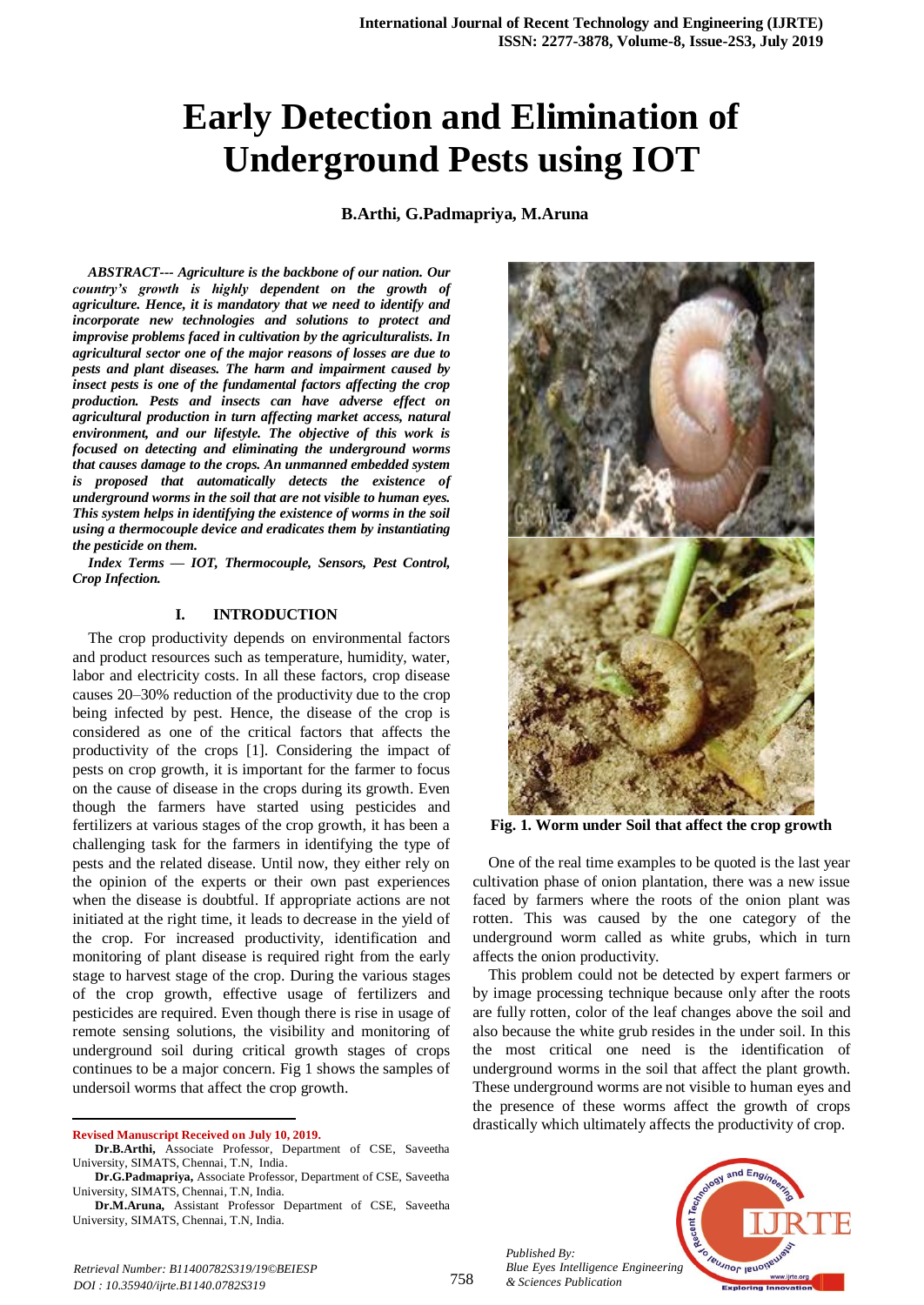Identification of such worms in the earlier stages would be extremely helpful in avoiding the crop degradation. The proposed model consists of a ground based agricultural robotic vehicle enabled with thermocouple device and a pesticide spray system.

The proposed vehicle is movable, compact with unswerving system that automatically surveys agricultural croplands, and detects worms or insects that damage the crops. Once the presence of worm or insect is identified, the right amount of pesticide on the damaged crop is instigated. For identifying the presence of worm or insect in the soil, a thermocouple enabled in the robotic vehicle is placed at certain depth of soil, nearer to the plant where the thermal level of soil is monitored [10]. Primarily the soil maintains certain range of thermal level. The grubs in the soil has different thermal level. And hence the thermal level of the soil that has grubs or worms will have higher temperature than that of the normal level. Based on the difference in temperature levels adequate pesticides can be sprayed at the affected area. If there is no difference in temperature, then it is concluded that there are no worms and hence fertilizers are sprayed.

# **II. RELATED WORKS**

For the progress in agriculture and improved crop productivity, many techniques and models had been introduced. However, disease identification in early stages and their forecasting accuracy is still controversial [5][6]. However, above all, diseases that affect the crops is one of the crucial factors that causes 30–40% reduction in the overall crop productivity. Thus, the infection caused by the crop disease is the important factor affecting the productivity of the crops [12]. There are many image processing mechanisms available which dynamically analyses the images of the crop and gives the information about the diseases. The farmers can take appropriate actions based on the analysis results [7]. These methodologies perform the diagnosis and prediction of the disease with data set of images using deep learning. Now- a-days there are also expert systems that are available for agricultural operations in assisting the farmers in identifying the appropriate crops for their land. It also helps to carry out efficient and effective crop management and proposes a lot of accurate results for various agricultural factors. Many authors have also carried out a survey on Crop Disease Diagnoses using expert systems. Advancement in agriculture is the remote sensing solutions. eAGROBOT is a robot that was developed to be used for agriculture. This robot was developed to bring solutions to many agricultural problems with satellite communications [1][2]. It is easy to use, easily movable and fault tolerant machine that automatically observes the agricultural land and detect infections or diseases if exists. It is also used to spray pesticide for the infected crops. In future, farmers can obtain a overall understanding and analysis of the agricultural land with the help of data analytics which also helps in decision support [3].

To increase the productivity, it is mandatory to monitor the growth of the crops throughout their life period. Few authors have used image processing techniques to analyze and identify diseases that occur in sunflower plant. This is

done by analyzing the sunflower leaf. The images of the sunflower leaf are taken through a high-resolution camera and they are preprocessed. The preprocessed images are applied to clustering technique to get the retrieve the diseased portion of the leaf.

Various machine learning algorithms are run on the output and are categorized as textures and colors based on the features. To achieve the maximum accuracy a comparison is made on the various machine learning algorithms viz a Multi nominal logistic regression, K-Nearest Neighbors, Naïve Bayes and Multi support Vector Machine. Recently for digital images, a segmentation technique using region growing algorithms are used. The distinguishing of disease spot and grey level are done by using determinate or fixed criterion of the region growing algorithm [8]. But in reality, the images of the diseased leaf have unclear edges of the object and are fuzziness. The researchers have proposed an adaptive segmentation algorithm by integrating local threshold and seeded region growing (LTSRG) to improve the disease spot in the leaf images [9]. The researchers have used pixels from segmentation algorithm that ascertains the higher gray level in R-channel than G-Channel as initial points (Pixels) and each connected seed region are ascertained using local threshold  $C$  [11]. The threshold  $C$  is recalculated by including new seed pixel. The calculation is done until no seed pixel can be included. All the above-mentioned work is used to detect or identify the crop diseases above the ground level [4]. Systems with underground visibility for early detection of worms that affect the root of the crop are a challenge.

# **III. METHODOLOGY**

The following are the hardware for the embedded system and the processer that make up the system.

# *A. Embedded Hardware Requirements*

The primary components of the system are IC16F877A microcontroller, temperature sensor known as thermocouple, driver circuit and LCD display. The soil temperature is measured using a sensor. In case if the temperature sensor range crosses the threshold value it will be alerted by buzzer. This helps in the detection of worm under the soil as early as possible.

# *B. Hardware Description*

**PIC16F877A:** The performance of PIC16F877A machine is highly reliable and efficient. It has a RISC CPU. It works based on 35 simple word instructions. Its operating speed is 200 MHz measured as clock input and it has an instruction cycle of 200nS. PIC16F877A has a RAM data memorycapacity of 368×8bit and an EEPROM data memory capacity of 256×8. Apart from all these, it has a flash memory capacity of 8k×14. The voltage range for operating PIC16F877A is  $2.0 - 5.56$  volts. It also has a 2.8 bit timer and along with a 16 bit timer. PIC16F877A has a 10 bit multi-channel Analog to Digital converter Synchronous Serial Port (SSP) with SPI

*Published By: Blue Eyes Intelligence Engineering & Sciences Publication* 

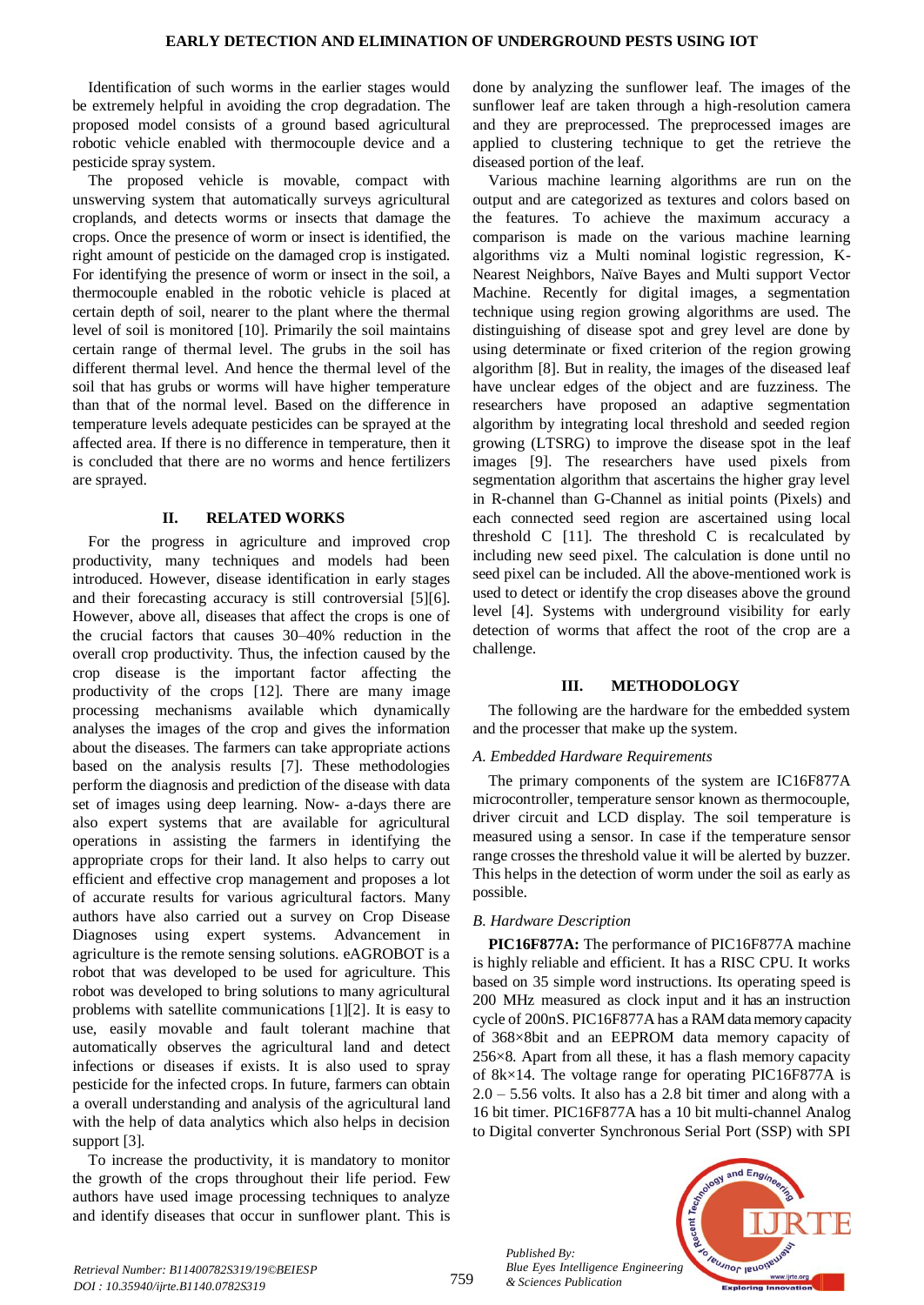(master code) and I2C (master/slave). Its EEPROM memory has a 1000000 times erase/write cycle for data.

**Power Supply Circuit:** A power supplied of 5 volts is needed for the hardware included for this framework. The major microcontroller gives the power to all the devices that are interfaced.

**LCD:** Liquid Crystal Display is an electronic display used by many applications. Most of the devices and the circuits uses a 16x2 LCD display and it acts as a primary module. This type of screen can display 16 characters for each and line and there are two lines available. Command registers and Data registers are used in this display. In such displays each character is displayed as 5x7 pixel matrix.

**Driver Circuit:** A driver may be a circuit or a component in electrical or electronics that helps in taking control of other circuit or component, such as a high-power transistor or liquid crystal display (LCD). The major use of these driver circuits is to manage the power flow through the circuit. It also helps to balance other devices in the circuit.

**Transformer:** Fig 2 shows the essential model of the transformer. The potential electrical device can step down the facility and provide voltage of 0-230 volts to 0-6 volts level. Then the secondary of the potential electrical device are going to be connected to the exactitude rectifier, which is built with the assistance of op–amp. The benefits of exploitation exactitude rectifier area unit offer peak voltage output as DC; remainder of the circuits will offer solely RMS output.



**Fig.2. Basic model of transformer**

**Bridge Rectifier:** A Bridge Rectifier is a circuit that is connected with four diodes. The following fig 3 gives the representation of bridge rectifier



**Fig.3. Four diode bridge rectifier**

The contribution to the circuit is connected to the slantingly inverse corners of the system, and furthermore the yield is taken from the rest of the 2 corners. This plan enables us to expect that the electrical gadget is working appropriately and there's a positive potential, at reason An and a negative potential at reason B. the positive potential at reason A can advance inclination D3 and invert predisposition D4. The negative potential at reason B can advance predisposition D1 and invert D2. At now D3 and D1 square measure forward one-sided and can allow current stream to experience them; D4 and D2 square measure turn around one-sided and can square current stream.

The way for flow stream is from reason B through D1, up through RL, through D3, through the optional of the electrical gadget back to reason B. this way is shown by the strong bolts. Waveforms (1) and (2) are regularly found crosswise over D1 and D3.

One-half cycle later the extremity over the auxiliary of the electrical gadget invert, forward biasing D2 and D4 and turn around biasing D1 and D3.Current stream can as of now be from reason A through D4, up through RL, through D2, through the optional of T1, and back to reason A. This way is shown by the messed up bolts. Waveforms (3) and (4) is found crosswise over D2 and D4. This move through RL is regularly inside a similar bearing. In coursing through RL this current builds up a voltage appreciate that indicated wave structure (5). Since current moves through the heap (RL) all through each [\*fr1] cycles of the connected voltage, this leeway rectifier might be a rectifier. One bit of leeway of an extension rectifier over a standard rectifier is that with a given electrical gadget the scaffold rectifier creates a voltage yield that is about twofold that of the conventional full-wave circuit.

**IC Voltage Regulators:** Voltage regulators comprise a category of wide used ICs. Regulator IC units contain the electronic equipment for reference supply, comparator electronic equipment, management device, and overload protection dead one IC. IC units offer regulation of either a set positive voltage, a set negative voltage, or Associate in Nursing adjustably set voltage. The regulators may be chosen for operation with load currents from many milli amperes to tens of amperes, akin to power ratings from milli watts to tens of watts.



*Published By:*

*& Sciences Publication*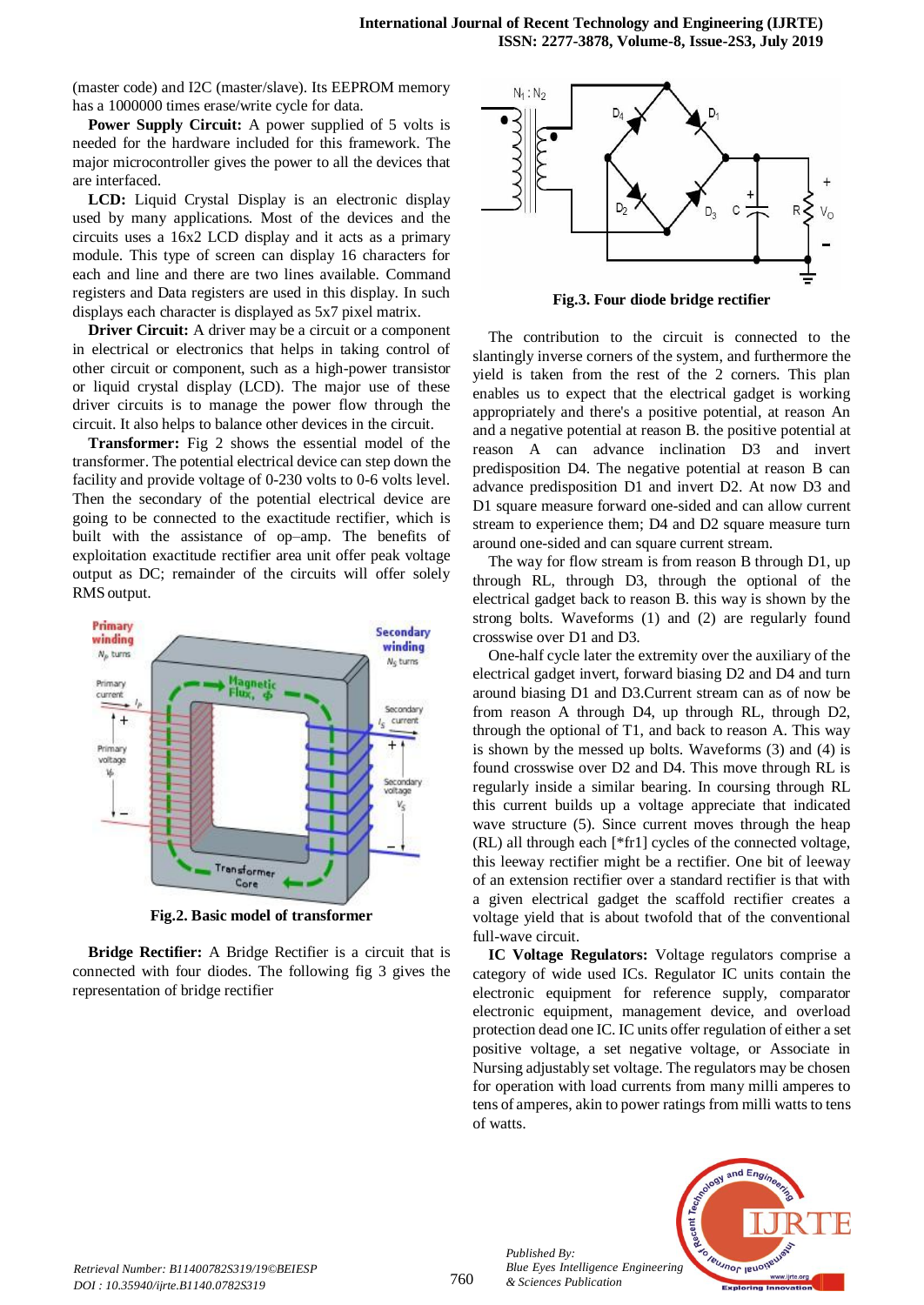#### **EARLY DETECTION AND ELIMINATION OF UNDERGROUND PESTS USING IOT**

Firstly, A three-terminal transformer has an unfettered DC input voltage, Vi, which is been applied to 1 input terminal. Next, controlled DC output voltage, Vo, from a second terminal, with the third terminal connected to ground. The sequence of seventy eight regulators bid straddling positive structured voltages from 5 to 24 volts. Similarly, the series seventy nine regulators offer straddling negative regulated voltages from 5 to 24 volts.

**Thermocouple**: A Thermocouple is an electrical device comprising of two different conductors that forms an electrical junction at differential temperatures. It produces a temperature which is dependent on the voltage as an outcome of thermoelectric effect and this voltage is used to measure the temperatures. Fig 4. shows the basic model of the thermocouple.

Thermocouple produces signal in micro volts and measure of these requires an amplifier with low input. Thermocouple can simultaneously measure the resistance and the temperatureat the thermocouple junction which is considered as one of the most useful features of the device buzzer.

The hardware requirement used here are thermocouple, Arduino microcontroller, driver circuit and buzzer. Thermocouple is used to find the temperature of the soil. Driver circuit controls the spraying of pesticides and fertilizers. The technology used here is Embedded C. It is a high level programming language used for embedded system development.



*C. System Implementation*

This system uses embedded C along with Arduino software (IDE) for detecting the under soil worms. Fig 5 displays the system architecture.



The thermocouple sensor is used to measure the temperature of the soil. When the observed temperature is normal, the driver circuit initiates the fertilizer mechanism. And the buzzer gives an alarm. The observed temperature found to be higher than that of the normal value, indicates the existence of worms under soil and the pesticide mechanism is initiated. And the buzzer gives an alert.

# **IV. RESULTS**

Embedded C Language is used for implementation. This language is compiled by Hi-Tech C compiler which uses the MPLAB IDE software. The hex code that is generated by the compiler operation is stored in the computer. This hex which is a machine level language can be assumed by the micro controller. The framework uses PICKIT2 Programmer to sear the hex code of the program into the ROM (Flash memory) of PIC16F877A. This PIC16F877A is a high performance RISC CPU machine. Fig 6 depicts the physical model of the system.



**Fig.6. Physical Model of the System**



*Published By: Blue Eyes Intelligence Engineering & Sciences Publication*